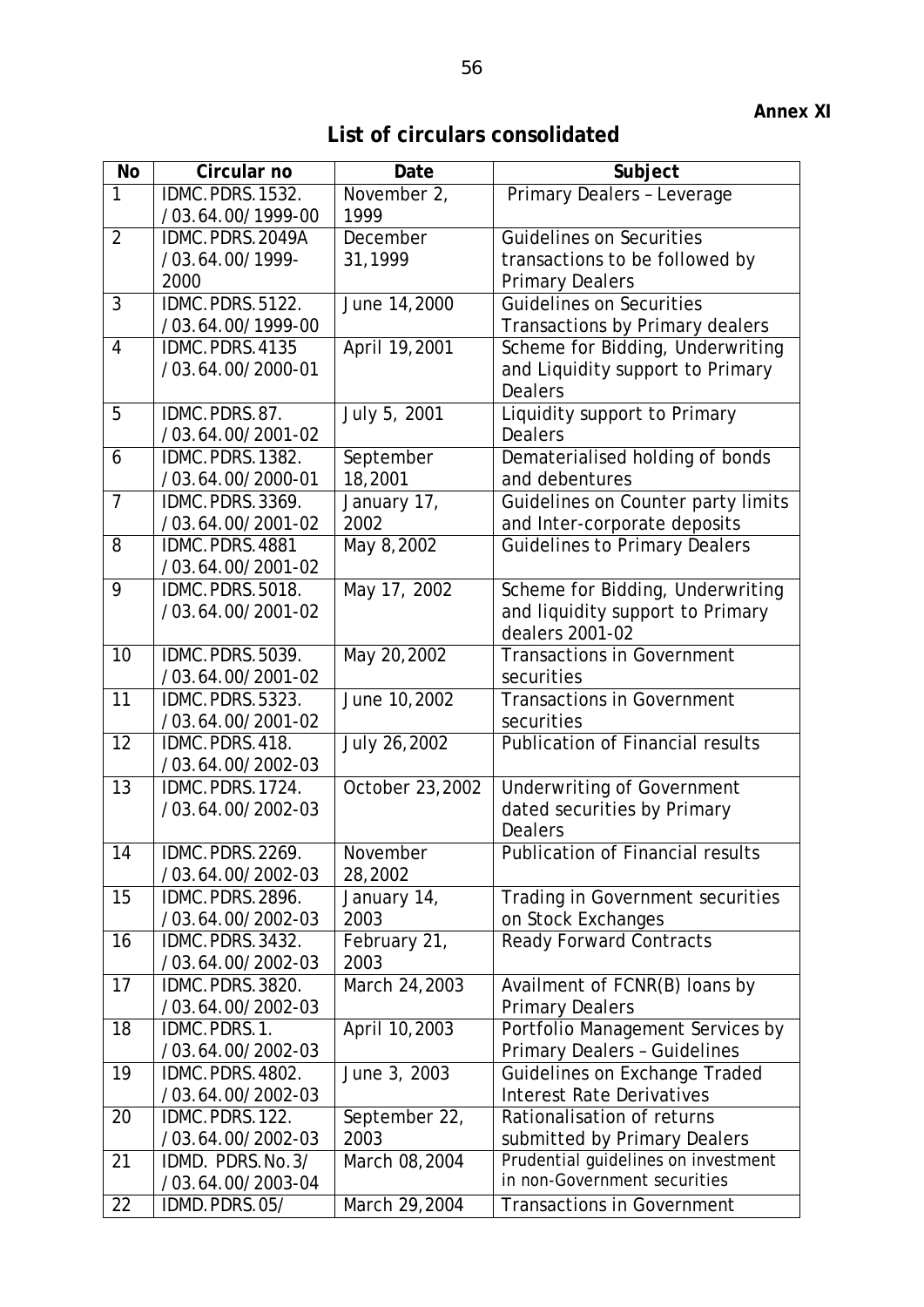|    | 10.02.01/2003-04                    |                 | Securities                                                             |
|----|-------------------------------------|-----------------|------------------------------------------------------------------------|
| 23 | IDMD.PDRS. No06/                    | June 03,2004    | Declaration of dividend by                                             |
|    | 03.64.00/2003-04                    |                 | <b>Primary Dealers</b>                                                 |
| 24 | IDMD.PDRS.01                        | July 23, 2004   | <b>Transactions in Government</b>                                      |
|    | 10.02.01/2004-05                    |                 | securities                                                             |
| 25 | IDMD.PDRS. 02                       | July 23,2004    | Success Ratio in Treasury Bill                                         |
|    | /03.64.00/2004-05                   |                 | auctions for Primary Dealers                                           |
| 26 | RBI/2004-05/136-                    | August 24, 2004 | Dematerialization of Primary                                           |
|    | IDMD.PDRS.No/03                     |                 | Dealer's investment in equity                                          |
|    | /10.02.16/2004-05                   |                 |                                                                        |
| 27 | RBI/2005/459/IDM                    | May 11, 2005    | <b>Government Securities</b>                                           |
|    | D.PDRS/4783/10.02                   |                 | Transactions - T+1 settlement                                          |
|    | $.01/2004-05$                       |                 |                                                                        |
| 28 | RBI/2005/460/IDM                    | May 11, 2005    | <b>Ready Forward Contracts</b>                                         |
|    | D.PDRS/4779/10.02                   |                 |                                                                        |
|    | $.01/2004-05$                       |                 |                                                                        |
| 29 | RBI/ 2005 / 461                     | May 11, 2005    | Sale of securities allotted in primary                                 |
|    | IDMD.PDRS.4777 /                    |                 | issues                                                                 |
|    | 10.02.01 / 2004-05                  |                 |                                                                        |
| 30 | RBI/2005/474/IDM                    | May 19, 2005    | Conduct<br>Dated<br>of<br>Government                                   |
|    | D.PDRS/4907/03.64                   |                 | Securities<br>Auction<br>under<br>Primary                              |
|    | $.00/2004-05$                       |                 | Market Operations (PMO) module of<br>PDO-NDS - Payment of Underwriting |
|    |                                     |                 | Commission                                                             |
| 31 | RBI/2005-06/73                      | July 20, 2005   | <b>Transactions in Government</b>                                      |
|    | IDMD.PDRS. 337                      |                 | Securities                                                             |
|    | /10.02.01/2005-06                   |                 |                                                                        |
| 32 | RBI/2005-06/132                     | August 22, 2005 | NDS-OM<br>Counterparty                                                 |
|    | IDMD.No.766/10.26                   |                 | Confirmation                                                           |
|    | $.65A/2005-06$                      |                 |                                                                        |
| 33 | RBI/2005-06/308                     | February<br>27, | Guidelines for banks' undertaking                                      |
|    | DBOD.FSD.BC.No.6                    | 2006            | PD business                                                            |
|    | 4/24.92.01/2005-06                  |                 |                                                                        |
| 34 | RBI/2006-07/49                      | July 4, 2006    | Diversification of<br>activities<br>by                                 |
|    | IDMD.PDRS/26/03.                    |                 | Primary<br>Dealers-<br>stand-alone                                     |
|    | 64.00/2006-07                       |                 | <b>Operational Guidelines</b>                                          |
| 35 | RBI/2006-2007/298                   | March 30, 2007  | Liquidity Adjustment Facility -                                        |
|    | FMD.MOAG No.13<br>/01.01.01/2006-07 |                 | Acceptance of State Development                                        |
|    |                                     |                 | Loans under Repos                                                      |
| 36 | IDMD.530/03.64.00                   | July 31, 2007   | FIMMDA Reporting Platform<br>for                                       |
|    | /2007-08                            |                 | <b>Corporate Bond Transactions</b>                                     |
| 37 | DBOD.FSD.BC.No.2                    | August 9, 2006  | Guidelines for banks undertaking                                       |
|    | 5/24.92.001/2006-                   |                 | PD business                                                            |
|    | 07                                  |                 |                                                                        |
| 38 | <b>IDMD.PDRS.1431/0</b>             | October 5, 2006 | Operational guidelines for banks                                       |
|    | 3.64.00/2006-07                     |                 | undertaking/proposing<br>to                                            |
|    |                                     |                 | undertake PD business                                                  |
| 39 | IDMD/11.08.15/809                   | August 23, 2007 | <b>OTC</b><br>Reporting<br>for<br>platform                             |
|    | /2007-08                            |                 | <b>Interest Rate Derivatives</b>                                       |
|    |                                     |                 |                                                                        |